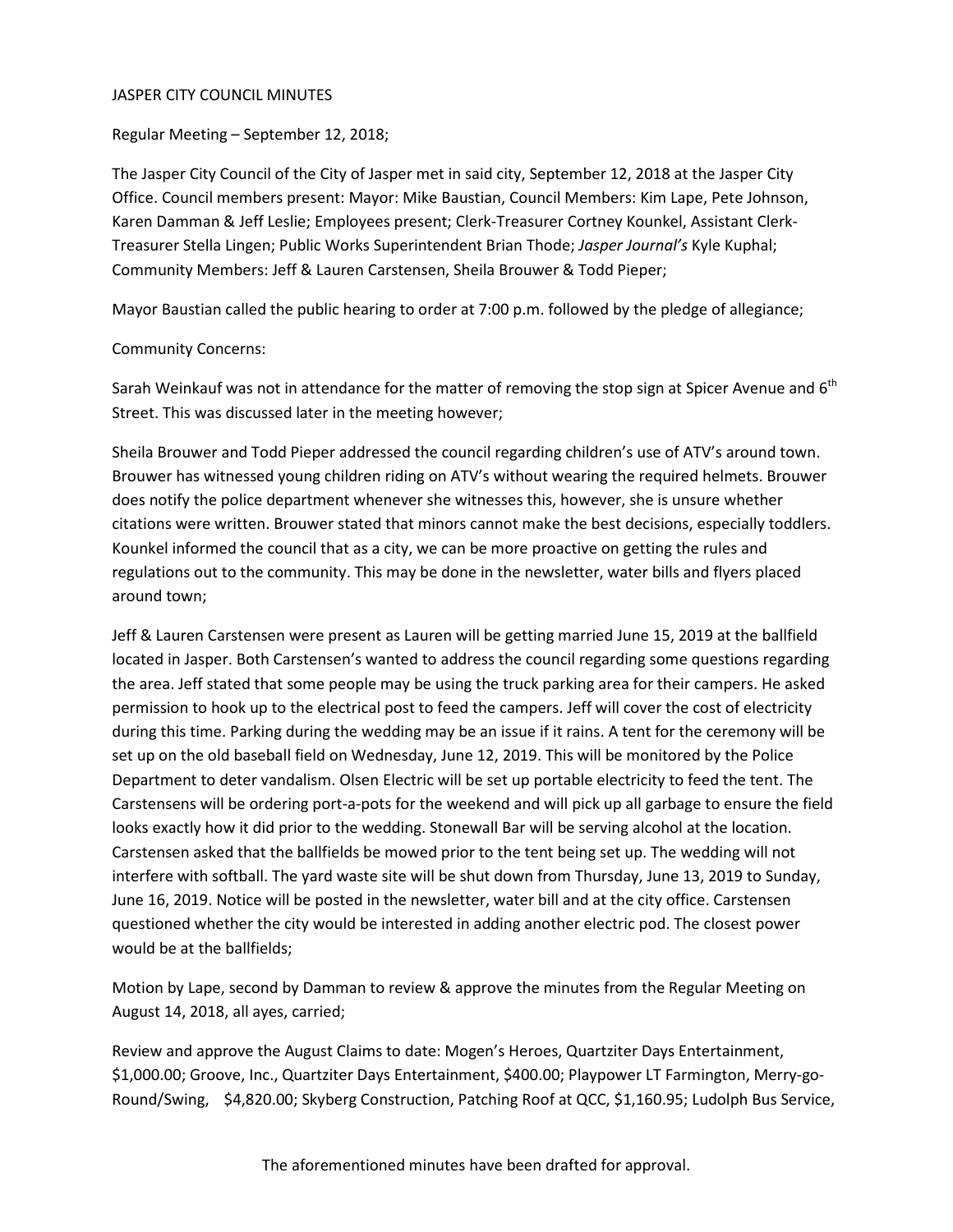Swimming Lessons Transportation, \$1,040.00; League of MN Cities, Final Audit, \$4,845.00; Motion by Damman, second by Leslie to approve the August claims as presented, all ayes, carried.

Receipts noted: Jasper Relief Association, ½ of ESB Payment, \$6,349.00; MN Management & Budget, Fire Department Training Reimb., \$2,266.67;

## DELINQUENT SEWER/WATER/GARBAGE:

The delinquent sewer, water and garbage report was discussed with the council. Twelve cities were contacted to determine their reconnection notices for sewer and water service. The city of Jasper currently charges \$30 for the reconnection. The surveyed cities ranged from \$25.00 per service to \$300.00. The last increase was years ago. The council would like to see if increasing the reconnection fee would defer people from having their utilities disconnected. Motion by Leslie, second by Damman to increase the reconnection fee to \$100 starting January 1, 2019, all ayes, carried. Notice will be placed in the newsletter and on the water bills;

### WELLNESS CENTER/QCC:

An additional camera has been purchased for the QCC to face the pool table area. This camera will hopefully help defer vandalism to this area;

The cameras for the park shelter are scheduled to be installed next week. In order to get internet access, a Wi-Fi booster will be placed in the city shop that will reach the park shelter. Motion lights need to be installed in the bathroom as the lights have been left on. The fence on the north end of the park was broken but was already repaired;

### NEW BUSINESS:

The Pipestone County Sheriff's Office 2019 Contract was presented to the council. This amount will be used for budgeting purposes;

The Fire Department has requested to purchase a new washing machine that would be capable of washing their turnout gear. Currently, there are 4 sets of turnout gear that will need to be retired unless they can be property cleaned or turned into insurance. Hills, Luverne and Pipestone Fire Departments all have washing machines especially designed for turnout gear. Motion by Lape, second by Damman to purchase the washing machine for \$3,866.95 from Heiman, all ayes, abstained Johnson & Leslie, carried;

A request to participate in a bike share program was presented to the council. Kounkel is still inquiring about the details of the program. Cost may be a factor;

The Annual Fire Inspection Report for Jasper Sunrise was presented to the council for review;

An official with MN DNR recently visited the park. Notice was sent to the city detailing any deficiencies. The only thing request of the DNR was to replace the funding acknowledgement sign somewhere at the park. Kounkel explained that the sign was removed due to the park shelter demolition. The sign is in the public works shop and will be reposted;

No old business was discussed;

The aforementioned minutes have been drafted for approval.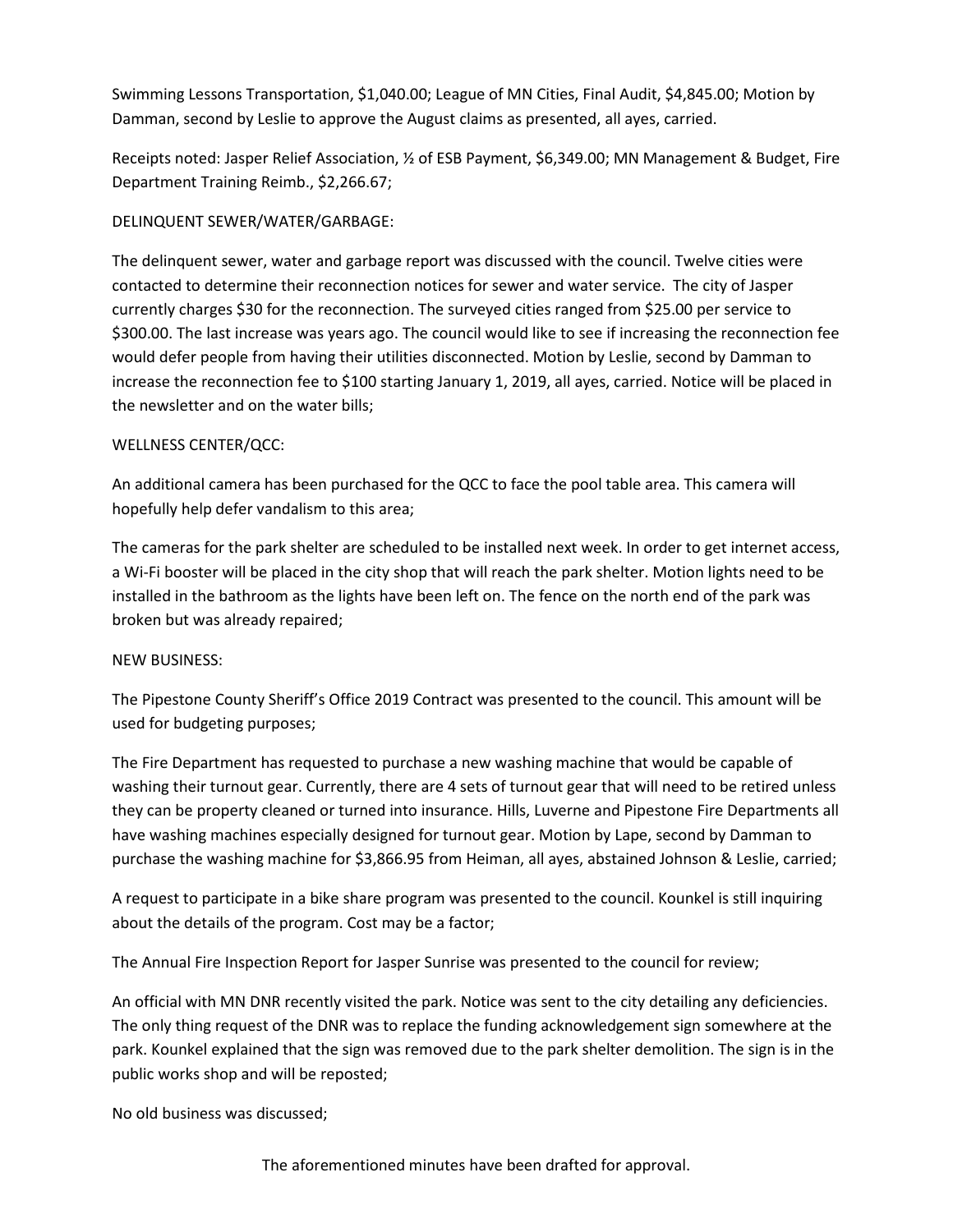#### PUBLIC WORKS REPORT:

No land use permits were issued during August;

Samples of AstroTurf were presented to the council for discussion. The AstroTurf will be used for the area between the basketball court and centennial rocks as well as between the basketball and volleyball court. The council opted to purchase the Newport Premium Turf Rolls for \$12.75 per linear foot. The AstroTurf will last approximately 15 to 20 years. 700 square feet will be needed. Motion by Johnson, second by Damman to purchase the AstroTurf as described, all ayes, carried;

Thode has discharged the ponds again due to the amount of rainfall recently;

Thode mentioned moving the stop sign located at the intersection of  $3^{rd}$  Street & Burr Avenue. With the street closure of Burr Avenue, the stop sign is no longer required at this location. Leslie mentioned the vehicles flying down  $2^{nd}$  Street. Leslie would like to see a stop sign placed at the  $2^{nd}$  Street & Spicer Avenue intersection. This would result in stop signs being at 3 locations on 2<sup>nd</sup> Street, causing drivers to stop at each intersection. Thode mentioned that the stop sign located at  $2^{nd}$  Street and Hill Avenue could not be moved because this area is a bus stop. Kounkel mentioned a concerned citizen's disappointment with moving the stop sign on  $6<sup>th</sup>$  Street a block west. The council may consider replacing this stop sign in the future;

### ITEMS ANYONE WANTS TO ADD TO THE AGENDA:

Keith Eitreim, property owner of Quarry Apartments, contacted the City Office regarding asphalting his parking lot. Eitreim would like to cost share this project as part of his driveway is used for the RV park. Based off of Rock County's interactive property mapping, the city is using a portion of Eitreim's driveway to allow campers access to the RV Park. Kounkel will speak with Eitreim and have him obtain bids next spring and present them to council at an upcoming council meeting. Damman mentioned that the cost should be prorated due to the RV park being unused a portion of the year;

# Upcoming Meetings:

Budget meeting has been scheduled for Thursday, September 13, 2018. Neither Damman nor Lape are able to attend;

The Jasper City Council then went into a closed session at 7:45 p.m. to discuss the property transaction for the former Jasper Bowling Alley. Johnson led the closed session as Baustian abstained from the discussion due to his involvement with the Jasper Development Corporation, the current property owners. Based off the current total invested in the former bowling alley, the Jasper Development Corporation would like \$30,000.00 for the property;

Regular council meeting was reopened by Johnson. Motion by Damman, second by Lape to purchase the former bowling alley property located at 116 Wall Street West from the Jasper Development Corporation for \$30,000.00 come January 1, 2019, all ayes, Baustian abstained, carried;